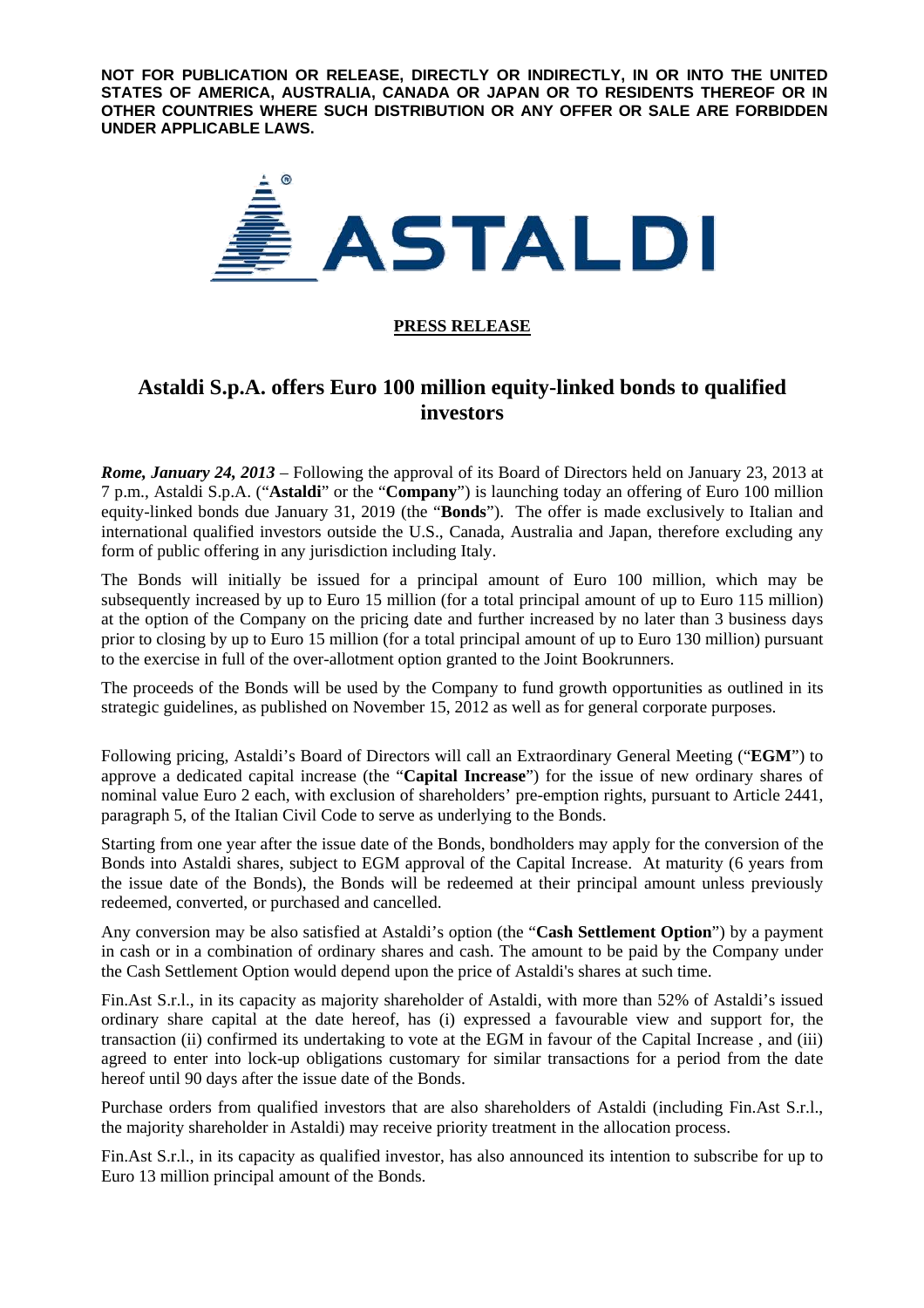The Bonds will be issued at par and will bear interest payable semi-annually in arrear at a fixed rate, within a range between 4.125% to 4.625% per annum payable in equal instalments on 31 January and 31 July each year.

The conversion price for the Bonds is expected to be set at a premium comprised between 30% and 35% to the volume weighted average price of the Company's ordinary shares on Borsa Italiana from launch to pricing.

The Bonds will be issued in the denomination of Euro 100,000.00 each. The final terms of the Bonds will be determined following the bookbuilding and will be announced as soon as practicable thereafter.

An application for the listing of the Bonds on the non-regulated market of the Luxembourg Stock Exchange, the Euro-MTF Luxembourg, will be made by the Company.

Banca IMI S.p.A., BNP Paribas and The Royal Bank of Scotland plc are acting as Joint Bookrunners and Joint Lead Managers for the placement of the Bonds.

Chiomenti Studio Legale have advised Astaldi as to matters of Italian law, Clifford Chance Studio Legale Associato have advised the Joint Bookrunners as to matters of English and Italian law.

**\* \* \*** 

*Astaldi Group is the leading General Contractor in Italy whose activities include the design, construction and management of public infrastructures and major civil engineering works, mainly in the segments of transport infrastructure, energy production plants, civil and industrial engineering and plant building. Listed on the Italian Stock Exchange since 2002, it is on the 89th position in the list of the Top Global Contractors. It ended 2011 financial year with an order backlog of more than EUR 10 billion and a turnover of EUR 2.4 billion, an EBITDA of EUR 259 million, an EBIT of EUR 201 million, and a net profit of EUR 71 million; the net debt of 2011 financial year is of an amount of EUR 479,7 million, net of treasury shares.* 

*Currently Astaldi Group works in 6 regions worldwide, including Italy, Middle Europe (Poland, Romania, Russia) and Turkey, Middle East (Saudi Arabia, Oman), Maghreb (Algeria), Latin America (Venezuela, Peru, Chile, Central America) and North America (Canada, USA).*

**For more information** *please contact:* 

*Alessandra Onorati* - Astaldi S.p.A. Tel. +39 06 41766389 Head of External Relations and Investor Relations a.onorati@astaldi.com www.astaldi.com

## *IMPORTANT NOTICE:*

THIS DOCUMENT DOES NOT CONSTITUTE AN OFFER TO SELL OR A SOLICITATION OF AN OFFER TO PURCHASE ANY SECURITIES IN THE UNITED STATES. THE SECURITIES HAVE NOT BEEN AND WILL NOT BE REGISTERED UNDER THE U.S. SECURITIES ACT OF 1933, AS AMENDED (THE "SECURITIES ACT") OR THE LAWS OF ANY STATE WITHIN THE U.S., AND MAY NOT BE OFFERED OR SOLD IN THE UNITED STATES OR FOR THE ACCOUNT OR BENEFIT OF ANY U.S. PERSONS AS THAT TERM IS DEFINED IN THE U.S. SECURITIES LAWS, EXCEPT IN A TRANSACTION NOT SUBJECT TO, OR PURSUANT TO AN APPLICABLE EXEMPTION FROM, THE REGISTRATION REQUIREMENTS OF THE SECURITIES ACT OR ANY STATE SECURITIES LAWS. THIS DOCUMENT MAY NOT BE DISTRIBUTED OR SENT INTO THE UNITED STATES, OR IN ANY OTHER JURISDICTION IN WHICH OFFERS OR SALES OF THE SECURITIES DESCRIBED HEREIN WOULD BE PROHIBITED BY APPLICABLE LAWS AND SHOULD NOT BE DISTRIBUTED TO UNITED STATES PERSONS OR PUBLICATIONS WITH A GENERAL CIRCULATION IN THE UNITED STATES. NO OFFERING OF THE SECURITIES IS BEING MADE IN THE UNITED STATES.

THIS IS NOT AN OFFER TO SELL, NOR A SOLICITATION OF AN OFFER TO BUY AND ANY DISCUSSIONS, NEGOTIATIONS OR OTHER COMMUNICATIONS THAT MAY BE ENTERED INTO, WHETHER IN CONNECTION WITH THE TERMS SET OUT HEREIN OR OTHERWISE, SHALL BE CONDUCTED SUBJECT TO CONTRACT.